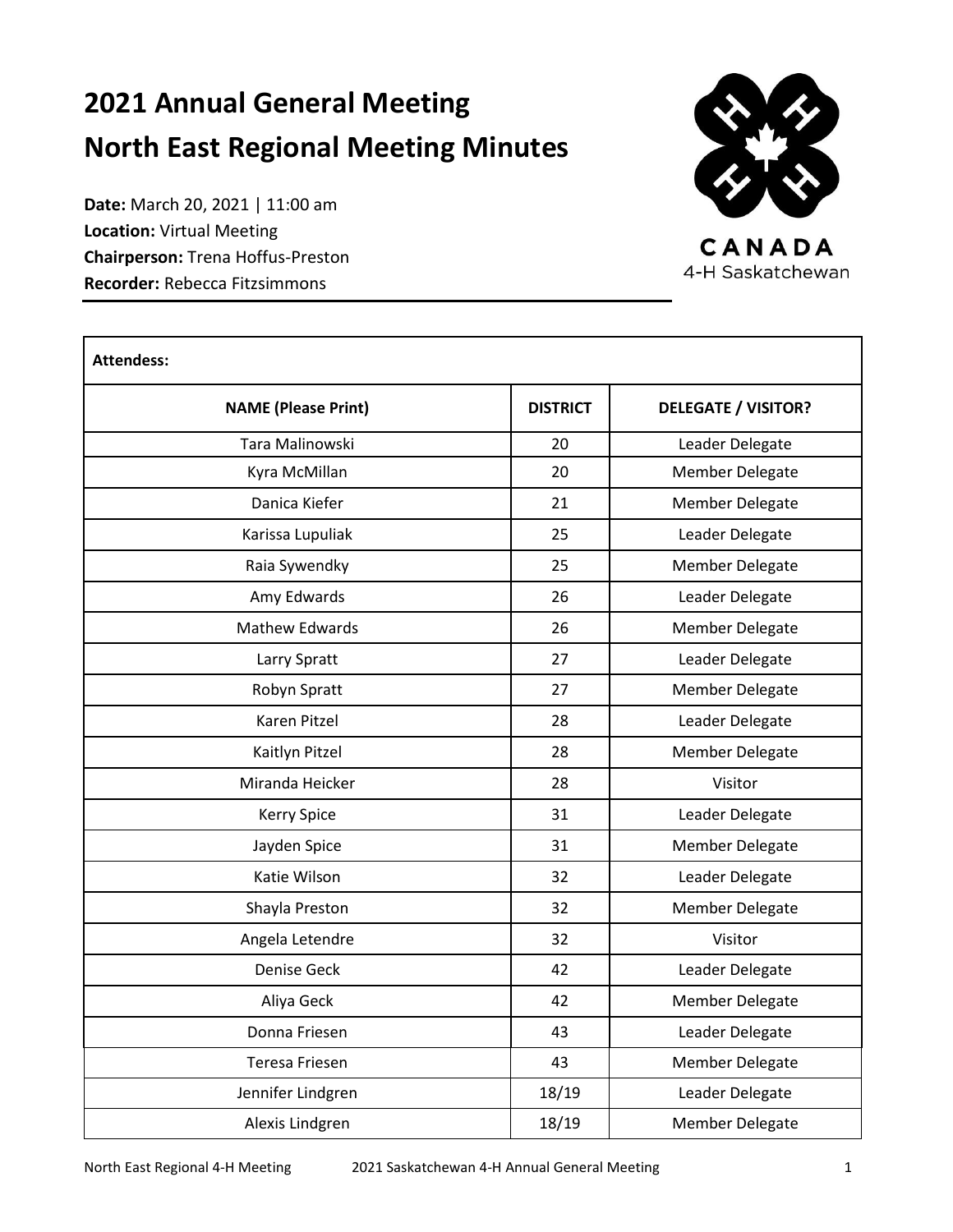| Mike Kirzinger       | <b>BOD</b> |
|----------------------|------------|
| Michell Heidecker    | <b>BOD</b> |
| Trena Hoffus-Preston | <b>BOD</b> |
| Shelby Longworth     | Staff      |

#### **1. Call this meeting to order & 4-H Pledge at 11:00 am**

Chairperson Trena Hoffus-Preston called the meeting to order with the 4-H pledge at 11:00 am.

#### **2. Appointment of Recorders:**

- a) **Minutes**: Rebecca Fitzsimmons
- b) **Presenter of Regional Report**: Danica Kiefer
- **3. Reviewed points 1 & 2 from the regional policies and procedures**

#### **4. Presentation and Adoption of Agenda**

*To adopt the agenda with the power to add. (Appendix A)*

|                                     |                                                                                   | Katie Wilson/Danica Kiefer                                                                                     | CARRIED        |  |
|-------------------------------------|-----------------------------------------------------------------------------------|----------------------------------------------------------------------------------------------------------------|----------------|--|
|                                     | 5. Minutes from 2020 North East Regional Meeting                                  |                                                                                                                |                |  |
|                                     | To adopt the minutes from the 2020 North east regional meeting as circulated.     |                                                                                                                |                |  |
|                                     |                                                                                   | Shayla Preston/Robyn Spratt                                                                                    | <b>CARRIED</b> |  |
|                                     | <b>OLD BUSINESS</b>                                                               |                                                                                                                |                |  |
| 6. Reports (previously circulated): |                                                                                   |                                                                                                                |                |  |
|                                     | a. District Reports                                                               |                                                                                                                |                |  |
|                                     | various activities undertaken by districts throughout the past year. (Appendix B) | Districts 18/19, 20, 21, 25, 26, 27, 28, 31, 32, 42, and 43 presented and submitted reports that outlined the  |                |  |
|                                     | b. Board Member and Advisory Council Updates                                      |                                                                                                                |                |  |
|                                     | and what their jobs are.                                                          | Presented by Michell Heidecker – presented a verbal report about the board, what it is made up of, who is onit |                |  |
|                                     |                                                                                   | Advisory Council Update - presented by Recebba Fitzsimmons - went over the AC roles and Duties                 |                |  |

**Ambassador Report -** verbal reporte by Danica Kiefer

| d. Regional 4-H Specialist Report and News & Opportunities | Shelby Longworth |
|------------------------------------------------------------|------------------|
|                                                            |                  |

*THAT the reports be adopted as presented.*

Katie Wilson/Danica Kiefer **CARRIED**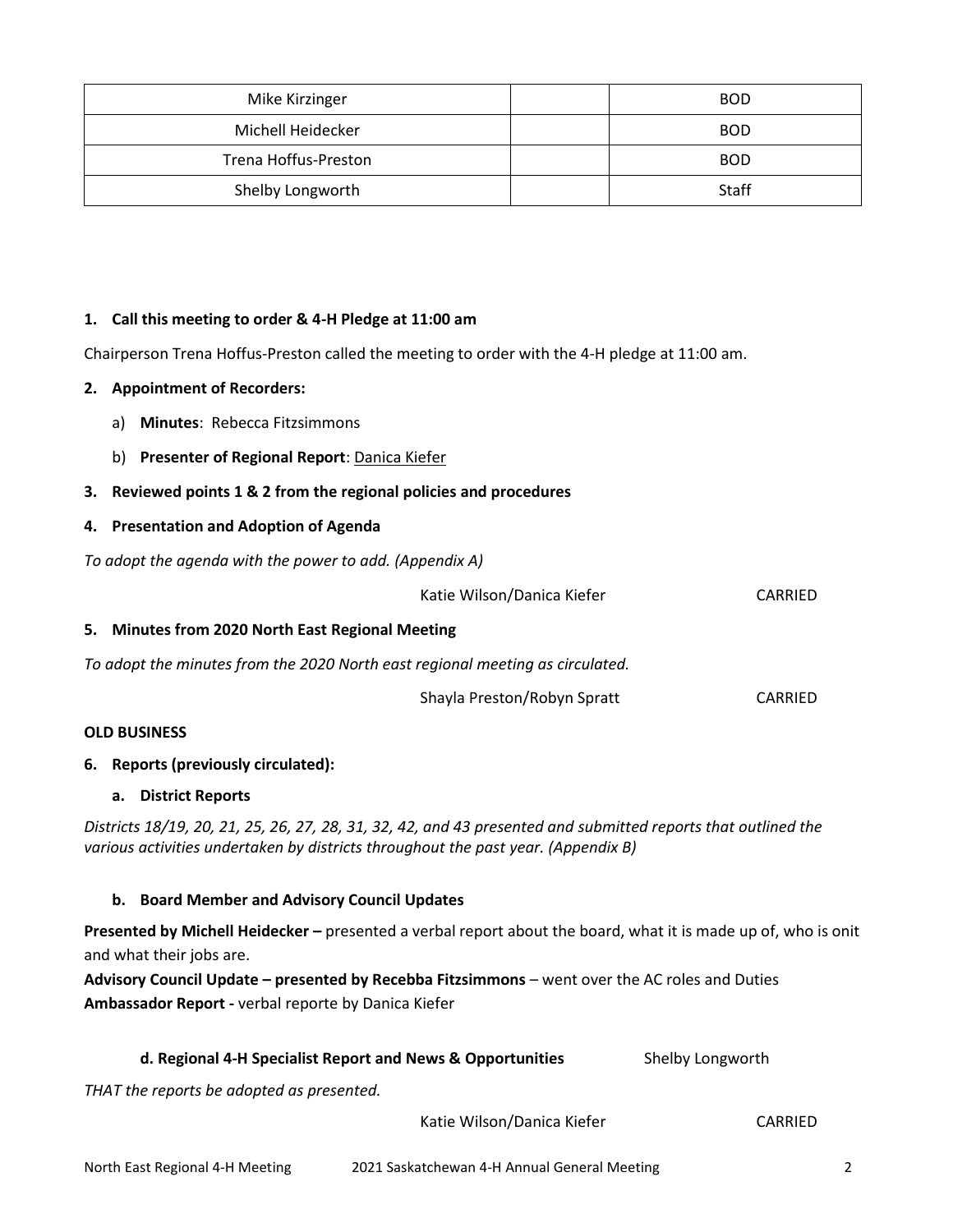#### **NEW BUSINESS**

**7. Reviewed the new proposed regional rotation with the change to Public Speaking (District 26 to host next year.)**

| Did we review and elect the new regional rotation?                                                                                                |                                |         |  |
|---------------------------------------------------------------------------------------------------------------------------------------------------|--------------------------------|---------|--|
| <b>Regional Public Speaking</b>                                                                                                                   | Host District:<br>26           |         |  |
| <b>Regional Curling</b>                                                                                                                           | 18/19<br>Host District:        |         |  |
| THAT the rotation be pushed back a year so that those who missed hosting are able to host it in 2022.                                             |                                |         |  |
|                                                                                                                                                   | Shalya Preston/Kerry Spice     | CARRIED |  |
| <b>Elections:</b><br>8.                                                                                                                           |                                |         |  |
| Trena Hoffus-Preston Reviewed points 3 to 7 in Procedures: Regional Meetings.                                                                     |                                |         |  |
| THAT Jodi Schellenberg and Karrie Watson be selected as scrutineers for the upcoming elections.                                                   |                                |         |  |
|                                                                                                                                                   | Katie Wilson/Shayla Preston    |         |  |
|                                                                                                                                                   | Karissa Lupuliak/Danica Kiefer | CARRIED |  |
| <b>Nominations / Elections:</b><br>a.                                                                                                             |                                |         |  |
| Trena Hoffus-Preston confirmed a prior nomination for the position of Board of Directors<br>Mike Kirzinger - Viscount 4-H Beef Club, District #21 |                                |         |  |
| Mike Kirzinger was acclaimed to the position of NE Board of Directors.                                                                            |                                |         |  |
| To accept Mike Kirzinger as our nominee to the Board of Directors.                                                                                |                                |         |  |
|                                                                                                                                                   | Kaitlyn Pitzel/Shayla Preston  | CARRIED |  |
| Trena Hoffus-Preston asked for nominations for the NE Advisory Council Position.                                                                  |                                |         |  |
| Katie Wilson nominated Shayla Preston who accepted.                                                                                               |                                |         |  |
| Tara Malinowski nominated Ruby Kinash who accepted.                                                                                               |                                |         |  |
| Shayla Preston was successfully voted to the position of the NE Advisory Council.                                                                 |                                |         |  |
| To accept Shayla Preston as our nominee to the Advisory Council.                                                                                  |                                |         |  |
|                                                                                                                                                   | Raia Sywendky/Robyn Spratt     | CARRIED |  |
| Selection of (3) Member and (3) Leader Ambassadors (by ballot)<br>9.                                                                              |                                |         |  |
| Trena Hoffus-Preston called for nominations for the position of Member Ambassador. Three applications were                                        |                                |         |  |
| previously received (Kierra Hawreluik, Makenzie Olson, Katherine Possberg, Kira Wignes)                                                           |                                |         |  |
| Trena Hoffus-Preston called for nominations for the position of Leader Ambassador.                                                                |                                |         |  |

Michell Heidecker nominated Miranda Heidecker.

*That Kierra Hawreluik, Makenzie Olson, Katherine Possberg, Kira Wignes and Miranda Heidecker be accepted as our members and leader ambassador.*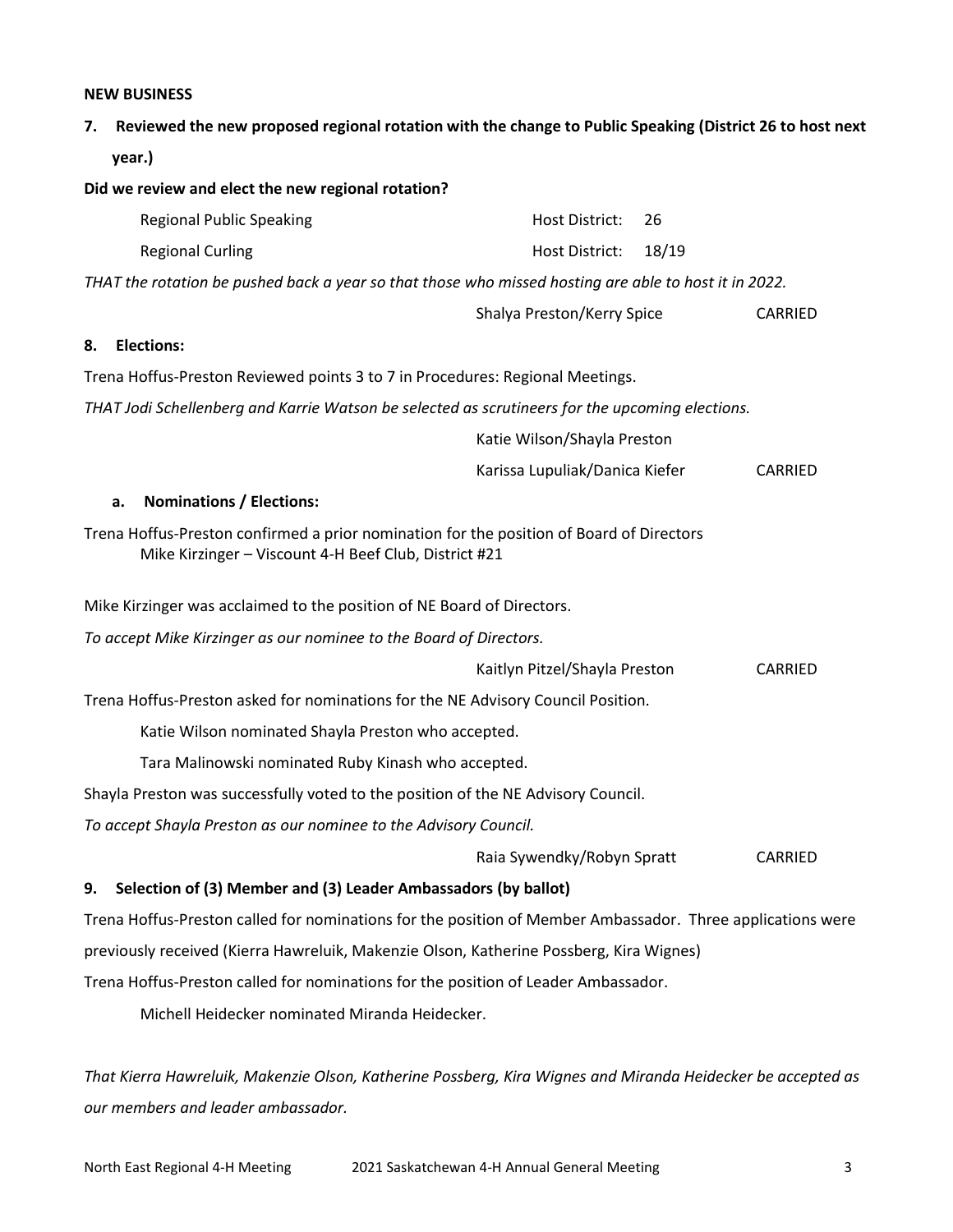#### Shayla Preston/Karissa Lupuliak CARRIED

Karen Pitzel/Katie Wilson CARRIED

#### **10. Other Business:**

*THAT the fourth member ambassador nominee move into a "leader role" that is vacant and that they still act as a member ambassador.*

Katie Wilson/Danica Kiefer CARRIED

## **11. Adjournment:**

*THAT there being no further business present, we adjourn the meeting at 12:41 pm.*

Shayla Preston

Chairperson Secretary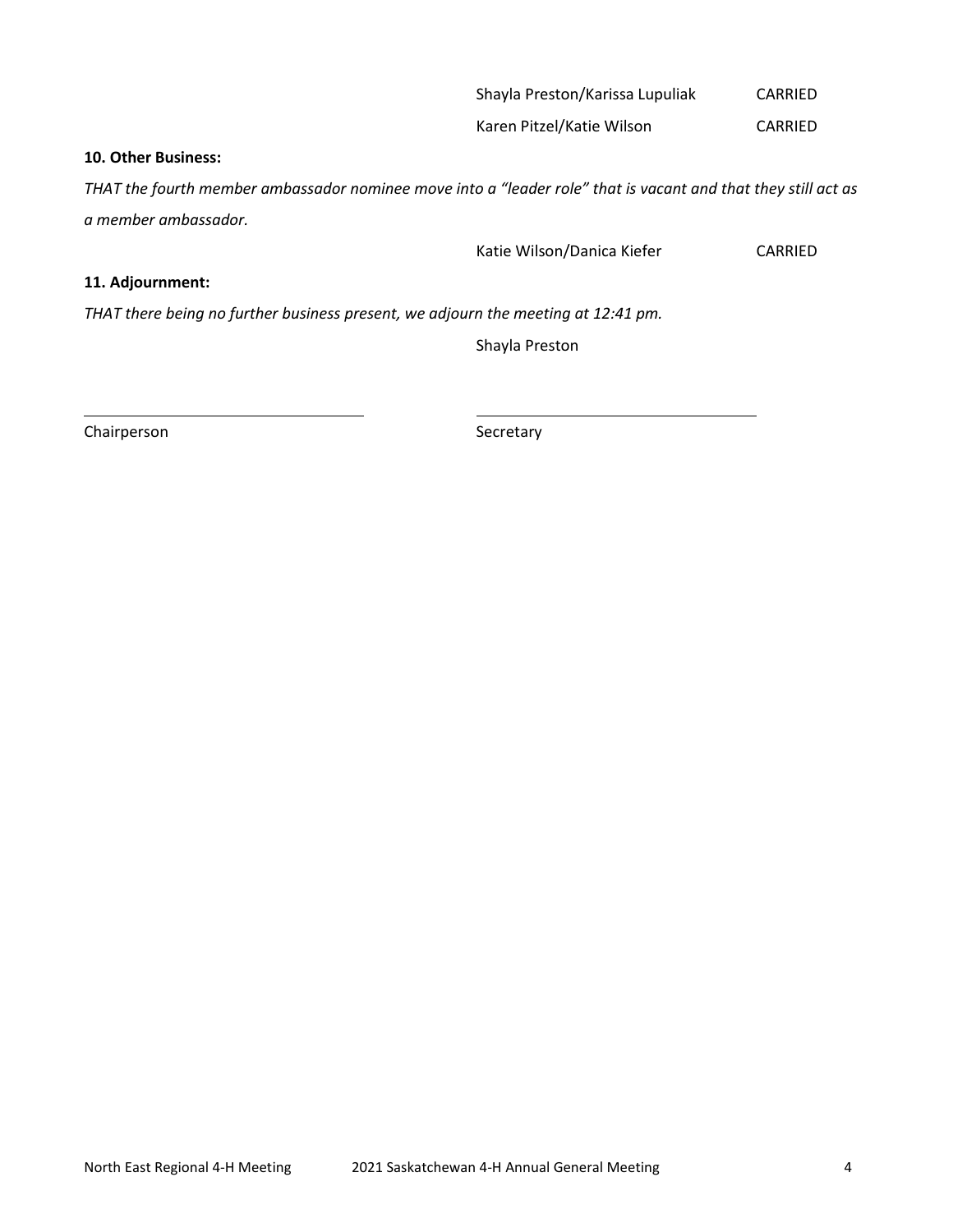## **APPENDIX A: 2020 NORTH EAST REGIONAL MEETING AGENDA**

## **2020 ANNUAL GENERAL MEETING NORTH EAST REGIONAL MEETING AGENDA Date: March 20, 2020 Time: 11:00 am Chairperson: Trena Hoffus-Preston**

- 1. Call to Order
- 2. Pledge
- 3. Welcome & Introductions
- 4. Appointment of Recorders
- a) Minutes:
- b) To Do List:
- c) Presenter of Regional Meeting Report:
- 5. Review points 1 and 2 in Procedures: Regional Meeting
- 6. Agenda
- a) Presentation / Adoption of Agenda with power to add
- 7. Minutes of 2019 Regional Meeting
- a) Errors or omissions / Adoption of minutes as circulated

#### OLD BUSINESS

- 8. Reports
	- a) District Reports: 18/19, 20, 21, 25, 26, 27, 28, 31, 32, 42, 43
	- b) Regional Public Speaking Report from District #26
	- c) Board Member Report
	- d) Advisory Council Member Report
	- e) Ambassador Report
	- f) Regional 4-H Specialist Report
	- g) Other (Regional Judging, etc.):

#### NEW BUSINESS

9. Review of Regional / Provincial Rotations

- 10. Upcoming 4-H Opportunities
- 11. Elections for the Board of Directors and Advisory Council positions.
- a) Review points 3 to 7 in Procedures: Regional Meetings
- b) Nominations / Elections
- a. Leader Delegate Nominee to the Provincial Council
- 12. Selection of (3) Member and (3) Leader Ambassadors (by ballot)
- 13. Other Business
- 14. Adjournment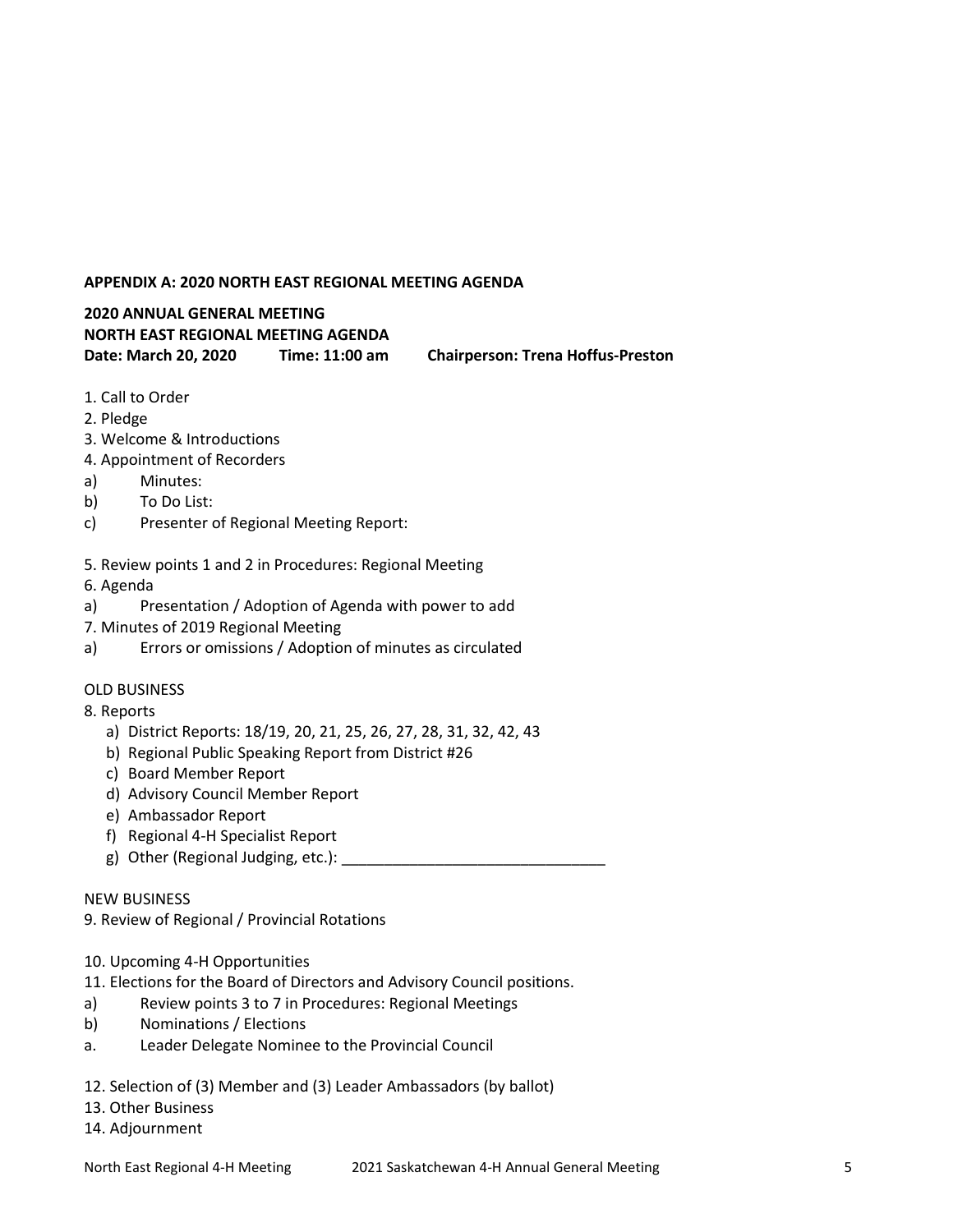#### **APPENDIX B: DISTRICT REPORTS**

## **District 18/19 report** – presented by Kelvin Jennifer and Alexis Lindgren

Tail Twisters - Norquay

- $\bullet$  Have 24 members 21 in light horse and 3 in beef
- winter fun day planned for march
- 5 riding clinics planned and 6 horse safety workshops
- club public speaking on March 22 as an in person event
- achievement day planned for late June

#### Sheho 4-H Beef

- 14 members
- club public speaking on March 22 as an in person event
- weigh in planned
- Achievement day planned for June

#### Good Spirit Beef

- 16 members
- club public speaking on March 28 as an in person event
- members presented a video presentation on disease last year
- hoping for achievement day and regional show to go ahead this year

Norquay Bin Busters

- 13 members
- our year runs from Feb to Nov/Dec held our achievement day in person in November
- we were able to keep the club active through 2020 with virtual meetings, members each made a video on their farm to share with the club, continued with field scouting project meetings in the summer as well as our field tours
- club public speaking was held on March 10, as an in person event. We used the google judging sheets and they worked amazing. Most efficient event.
- hosting district public speaking on Sunday April 10, 2021 at Rawhides in Stenen.

#### **District 20 report** – presented by Tara Malinowski

We are very excited to have another club join our small district family.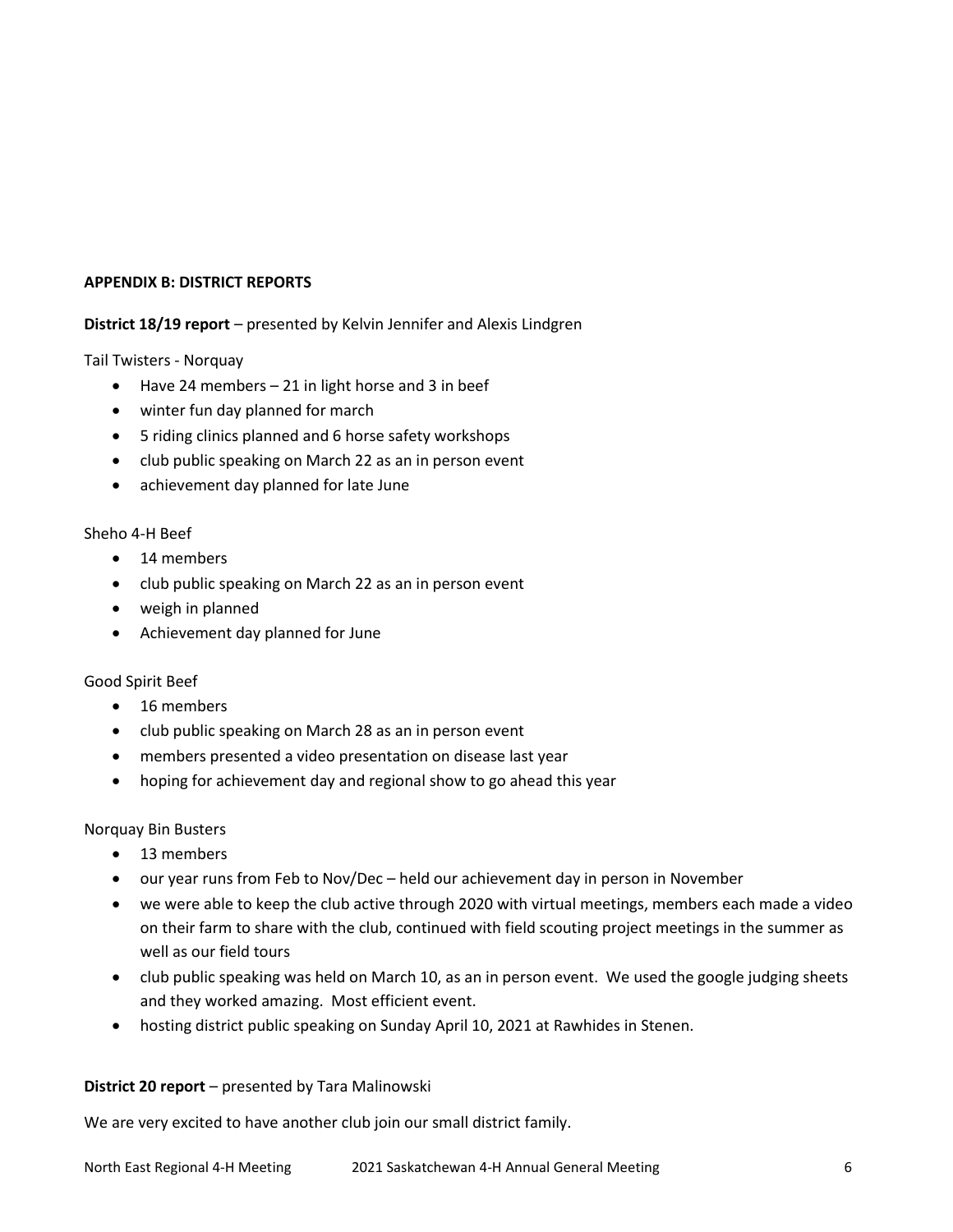District 20 consists of:

- Foam Lake 4-H Beef Club (4 members- beef project)
- Treads and Tracks 4-H Club (10 members- Foods and Light Horse projects)

- Wishart Multiple 4-H Club (10 members- 4-U Self Determined, Beef, Outdoor Living, Photography, Sewing, and Woodworking projects)

The District Meetings have been held virtually this year.

Each club has navigated the year through combined and virtual meetings to varying success- definitely been a "Learn to Do by Doing" year for everyone.

We have decided to hold off on our usual District party this year.

**District 21 report –** presented by Abby Kirzinger and Danica Kiefer

Last year the district held a fun curling day in Muenster, district public speaking in Viscount and did a joint tour of Livestock Center of Excellence in Clavet. The clubs found unique ways to finish off the 4-H year.

District meeting held on December 16

Executive President - Kyle Kirzinger Vice President - Rebecca Fitzsimmons Secretary - Abby Kirzinger Treasurer - Danica Kiefer

Bar West 4-H Beef Club has 10 members in the beef project Viscount 4-H Beef Club has 25 members in beef, outdoor living and photography projects**District 25 report** – presented by Kariss Lupuliak

**District 25 report -** presented by Karissa Lupuliak and Raia Sywenky

I am part of the Hudson Bay Multiple 4H Club. In addition too our Beef, Light Horse, and Sheep 4H projects, we have many new projects added this year. These include GeoCaching, Outdoor Adventure, Be My Guest, Scrapbooking, and Creative Writing. Due to Covid, our achievement days last year were different.

The Beef Club steers were sold at a set price to buyers on a first come first serve basis. We did grooming, clipping and showing videos and pictures, and posted them to a FaceBook page for friends and family to view.This year, we did a conformation field trip, where we went to a farm and judged a few steers. We also went to the local feed lot to see how the operation works on a large scale.

The Light Horse Club had their achievement day almost normal, but only family was allowed to attend. They were judged for showmanship and did gymkhana, along with many other events including a trail class.This year, the light horse club also did a field trip, where we learned on different horses what to look for in a horse for conformation . We also had a guest speaker teach us about lameness in horses. The Sheep Club did not have an achievement day last year, because of the Covid restrictions, and have been struggling to have meetings this year for that same reason. Once lambs are weaned in April, members will pick their lambs and will be meeting often. They met for a bottle feeding demonstration.

The Outdoor club met and built a lean-too, and will continue to meet as the weather improves.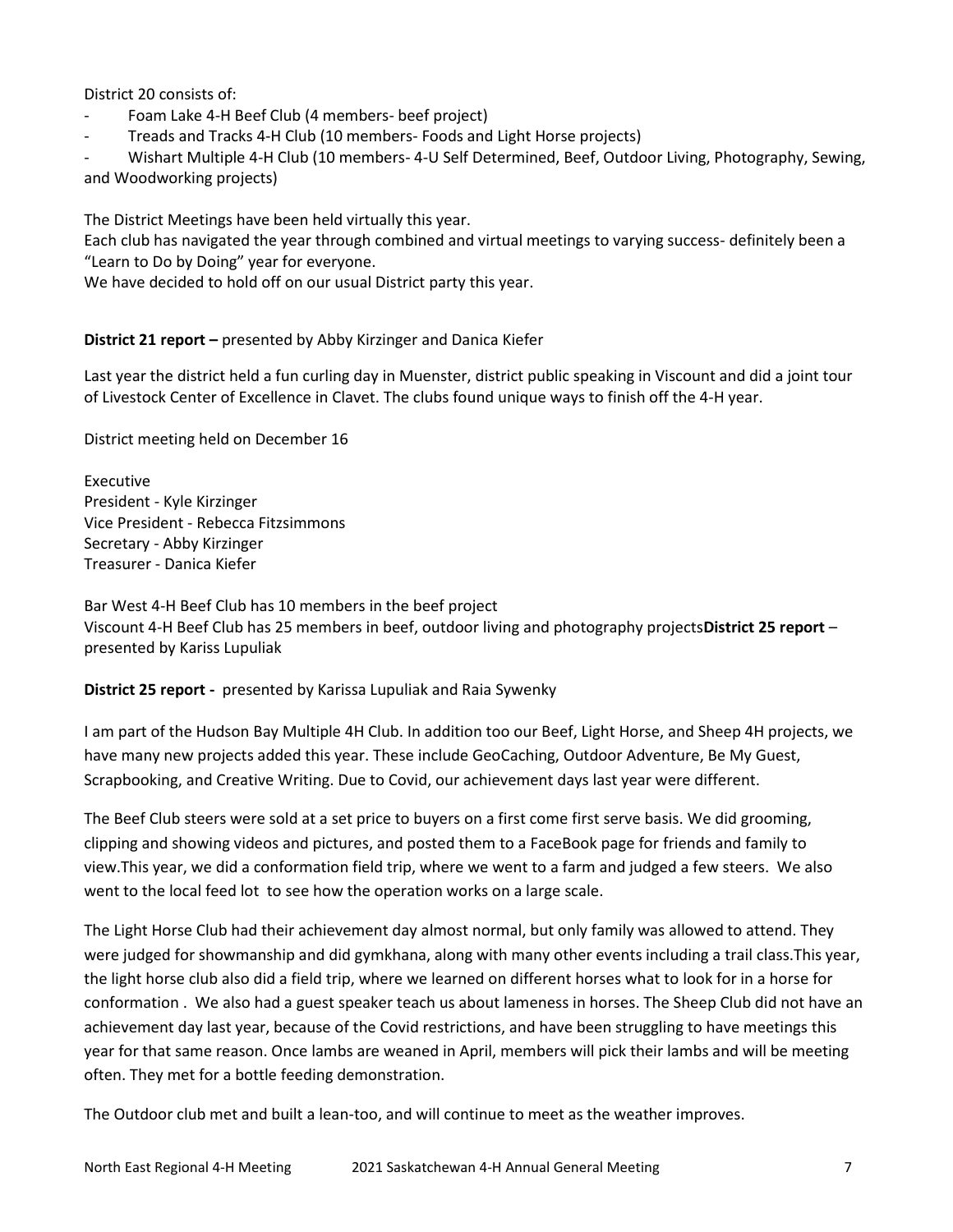Be My Guest club is planning a Mother's Day tea party.

Covid hasn't been much of an impact on our club overall this year. Of course we have to follow the new rules that were put in place including, staying six feet apart, using hand sanitizer, having only 30 people at meetings, and wearing masks, but we have been able to have in person meetings. Overall our year has been running smoothly, with hope for achievement days where we can showcase what we have learned.

## **District 26 report** – presented by Mathew Edwards

District 26 is host to three clubs- the Tisdale 4-H Beef Club, the Arborfield Multiple 4-H Club, and the South Star 4-H Club. After the district meeting on March 15<sup>th</sup> the district decided to host regional public speaking again in 2022.

The Tisdale 4-H Beef Club has 25 members in the beef project. Tisdale successfully held their club speeches on Sunday, March  $7<sup>th</sup>$  in person.

The Arborfield Multiple 4-H Club has 8 members. Our Arborfield club has held our club speeches on March 3rd. We meet usually every 2nd Wed for cooking class via zoom. Because we can't meet in person we can't do much together right now. We plan on doing our annual ditch boat derby later this month!

The South Star 4-H Club has 5 members in the woodworking and outdoor living projects.

## **District 27 report** – presented by Larry Spratt

District 27 is made up of 3 clubs= Beatty Beef Club that has 17 members; Meskanaw/ Ethelton that has 13 members and the Melfort Trail Blazers that has 6 members .Limited meetings have been held in person due to Covid 19 or by Zoom or teleconference. The Beatty club members did their speeches by video and submitted them on a facebook page for judging. District speeches is scheduled to be held in Ethelton on the weekend of April 17.

#### **District 28 report** – presented by Karen Pitzel

There are 2 clubs in District 28. Black Velvet Horse Club from Cudworth with 5 members from three families. The Three Lakes Beef Club from Middle Lake has 10 members from 7 families.

There was an annual General meeting on Jan 20th, 2021 with elections of President, Vice, Treasurer and Secretary.

District Public speaking will be Mar 28th via Zoom and hosted by Three Lakes Beef Club this year.

District 28 is excited to have the chance to host Provincial Public Speaking in Middle Lake in April of 2022. Report submitted by Michell Heidecker, District 28, Secretary

#### **District 31 report** - presented by Kerry and Jayden Spice

District 31 held their annual meeting on January 19, 2021. There were 5 clubs registered within the District last year (2019-2020), for which 4 have registered again for the 2020-2021 4-H year. These clubs, and their members are: Blazing Saddles (6 members), Moose Range (18 members), Carrot River Light Horse (18 members), and Torch River (6 members) for a total of 48 District 31 members.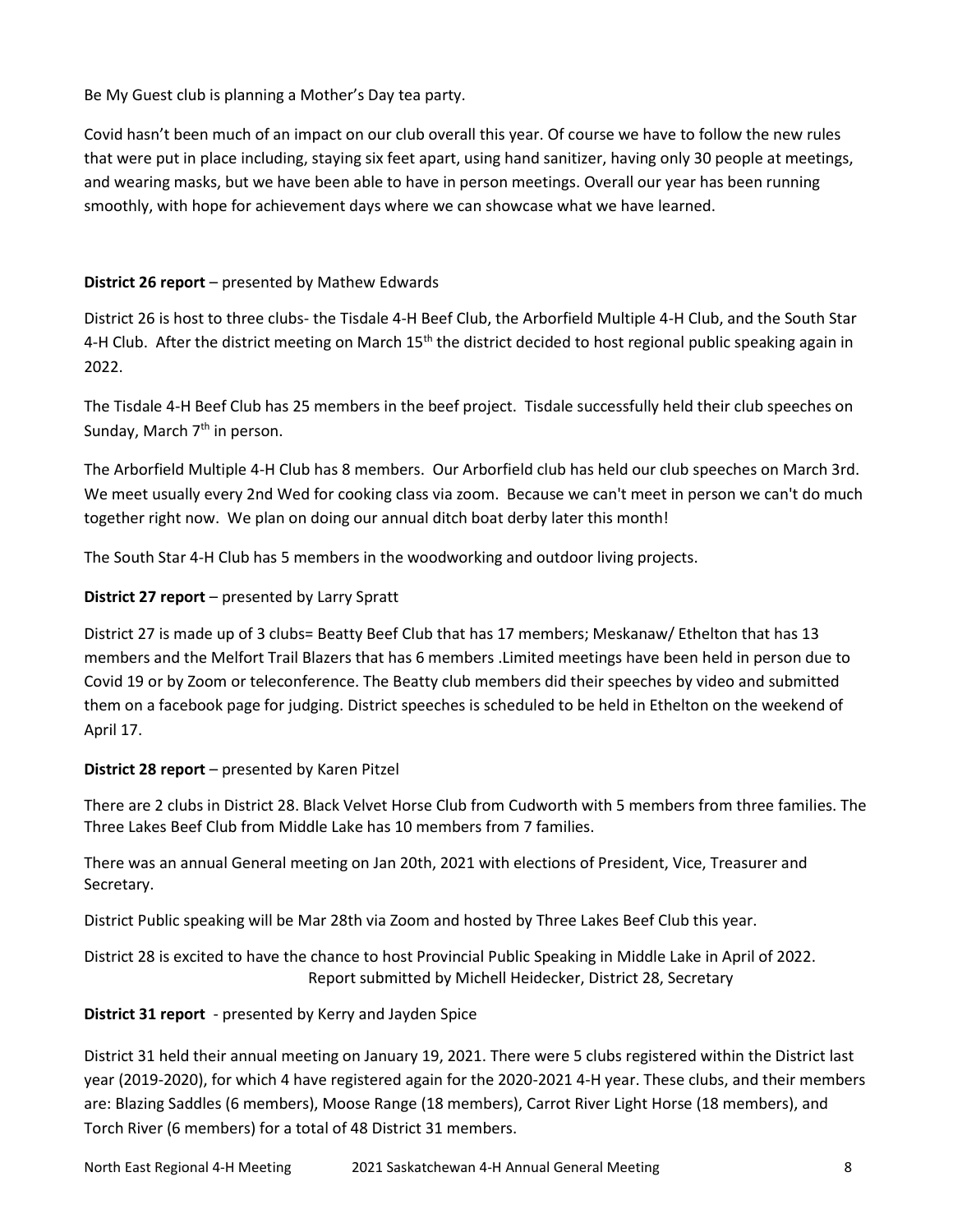All four clubs were up and running by January 2021 and plan to continue to meet and complete their projects within the restrictions and guidelines set out by the Saskatchewan Health Authority, and 4-H Saskatchewan.

Blazing Saddles will be representing District 31 at the 4-H Saskatchewan Annual General Meeting this year, with Kerry Spice and Jayden Spice as the attending members.

District speeches will be held by the Carrot River Light Horse Club, on March 28<sup>th</sup> via Zoom.

The next Annual meeting for District 31 will be held on January 19, 2022.

On behalf of the District 31 clubs, we wish all the Saskatchewan 4-H clubs a happy and healthy year!

**District 32 report –** presented by Shayla Preston and Katie Wilson

PARTICIPATING CLUBS:

Equine Elite: 21 Members 7 Leaders Projects: Junior Leader, Light Horse Spruce Home: 34 Members 9 Leaders Projects: 4-H Self Determined, Canine, Foods, Light Horse, Small Engine, Young Horse, Outdoor Living, Youth Leadership Wild Rose: 18 Members 6 Leaders Projects: Beef Weldon: 22 Members 6 Leaders Projects: Beef Whispering Pines: 5 Members 2 Leaders Projects: Junior Leader, Light Horse, Poultry, Sewing Boreal Rangers: 11 Members 4 Leaders Projects: Canine, Let's Go Green, Outdoor Living, Performing Arts West PA:  $16$  Members 3 Leaders Projects: Beef

# **TOTAL DISTRICT CLUBS: 7 TOTAL DISTRICT MEMBERS: 127 TOTAL DISTRICT LEADERS: 37**

NOTE: Hill View Riders has taken a hiatus this year due to Covid 19

District 32 is the largest district in the North East with the most clubs, members and leaders. District 32 has held 2 virtual meetings and has another is scheduled for mid-April. Our district events such as bowling and curling have been postposed this year due to Covid 19. Our district public speaking will be held virtually via Zoom on March 21<sup>st</sup> hosted by the Spruce Home Multiple Club. Our district voted to waive all district fees to our clubs this year and a donation was made to the 4H Sask Foundation in the amount of \$544.00.

**District 42 report** – presented by Denise and Aliya Geck